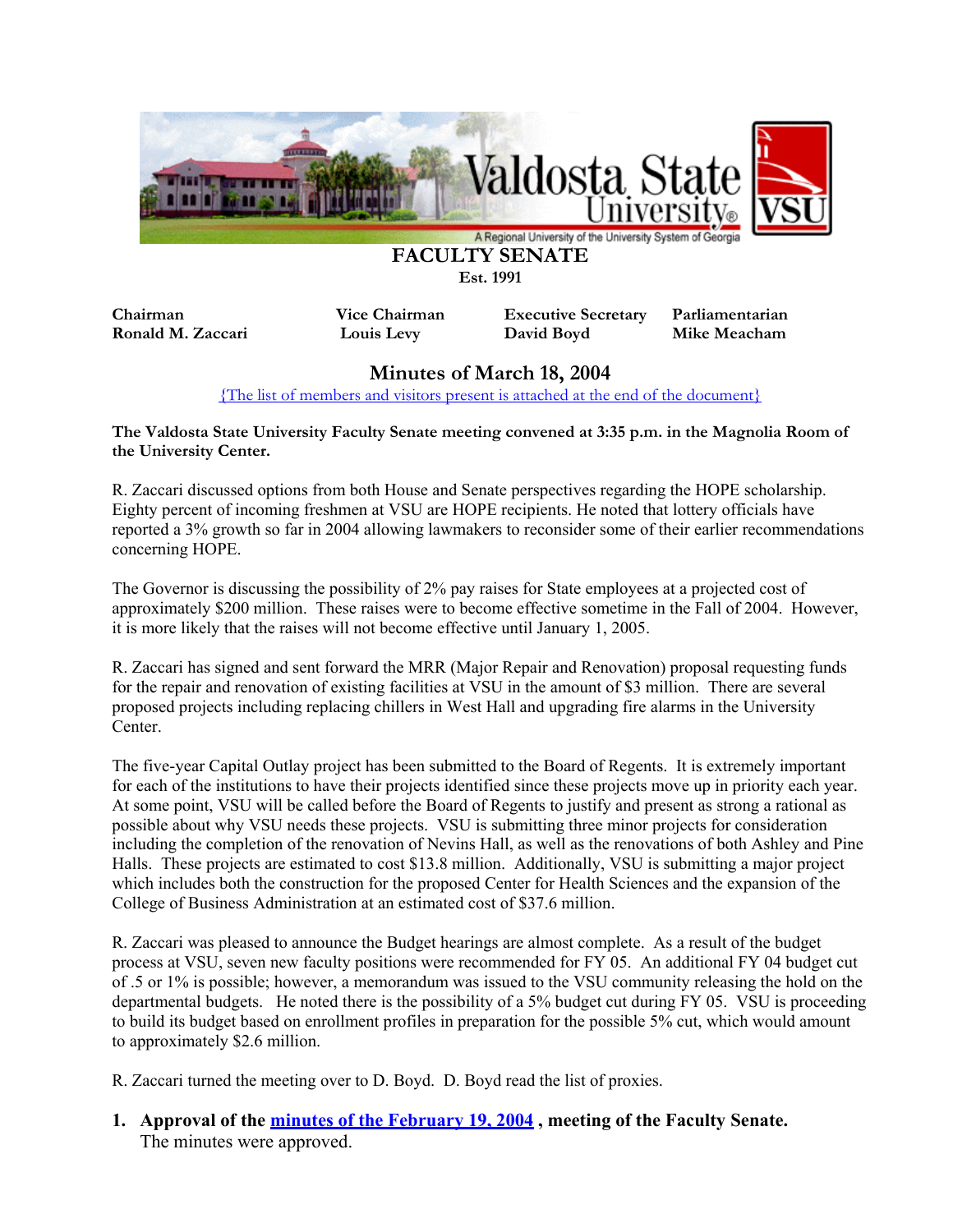- 2. New business
	- a. Report from the Academic Committee Louis Levy

**Minutes of the November 10, 2003 Academic Committee meeting** [\(Attachment #1](#page-3-0)) The action items in these minutes were approved.

b. Report from the Committee on Committees – Mike Meacham for Lyle Indergaard Lyle Indergaard will be in Hungary until late in the semester and asked Mike Meacham to be acting chair. Please contact him at 4339 or  $mgnecha@valdosta.edu$  about any committee concerns.

 On March 15, 2004 e-mails were sent to various Colleges and Divisions requesting that elections be held for particular posts that have not been filled. In answer to some of the questions about these elections, please note that the larger colleges may vote in their Fall general meetings. All full-time faculty may vote, including temporary faculty, but only faculty holding permanent positions may be elected. Please elect one person for each position.

 We presently continue to gather annual reports from the standing committees. If you have not sent them to us, please send them to Mike Meacham in the Division of Social Work. If you have an idea where they may be, please let the committee know. Otherwise, please inform the committee if none exists or are known to exist.

- c. Report from the Institutional Planning Committee Michael Noll for Jerry Siegrist [\(Attachment #2\)](#page-7-0)
	- 1. **Concise Mission Statement** aka "Pocket Mission Statement" [\(Attachment #3\)](#page-9-0)

After much discussion a motion was made to approve the Concise Mission Statement as written. The motion passed by a vote of 31 to 19.

d. Report from the Faculty Affairs Committee – Shirley Andrews

The committee continues to meet and will present an item to the Faculty Senate in April.

- e. Report from the Faculty Grievance Committee Carl Hand No report.
- f. Report from the Senate Executive Secretary -- David Boyd
	- 1. Report from the Nominating Committee (Cary Brague, Fred Ware, and Sue Worth)

## a. **Election of Executive Secretary**

The names of Mike Meacham and John Hummel were submitted as nominees for the position of Executive Secretary. There were no other nominations from the floor. The Senate voted by secret ballot. After the votes were counted it was announced that Mike Meacham was elected to be the next Executive Secretary of the Faculty Senate.

## b. **Election of members of the Committee on Committees**

The names of Lyle Indergaard (College of the Arts), Shirley Andrews (College of Education), Phil Gunter (College of Education) and Anita Hufft (College of Nursing) were submitted as nominees to serve on the Committee on Committees. Additionally, the Committee on Committees asked Lyle Indergaard to continue to serve in the position of Chair-Elect. There were no other nominations from the floor. A motion was made to accept these nominations. The vote carried. (L. Bell abstained.)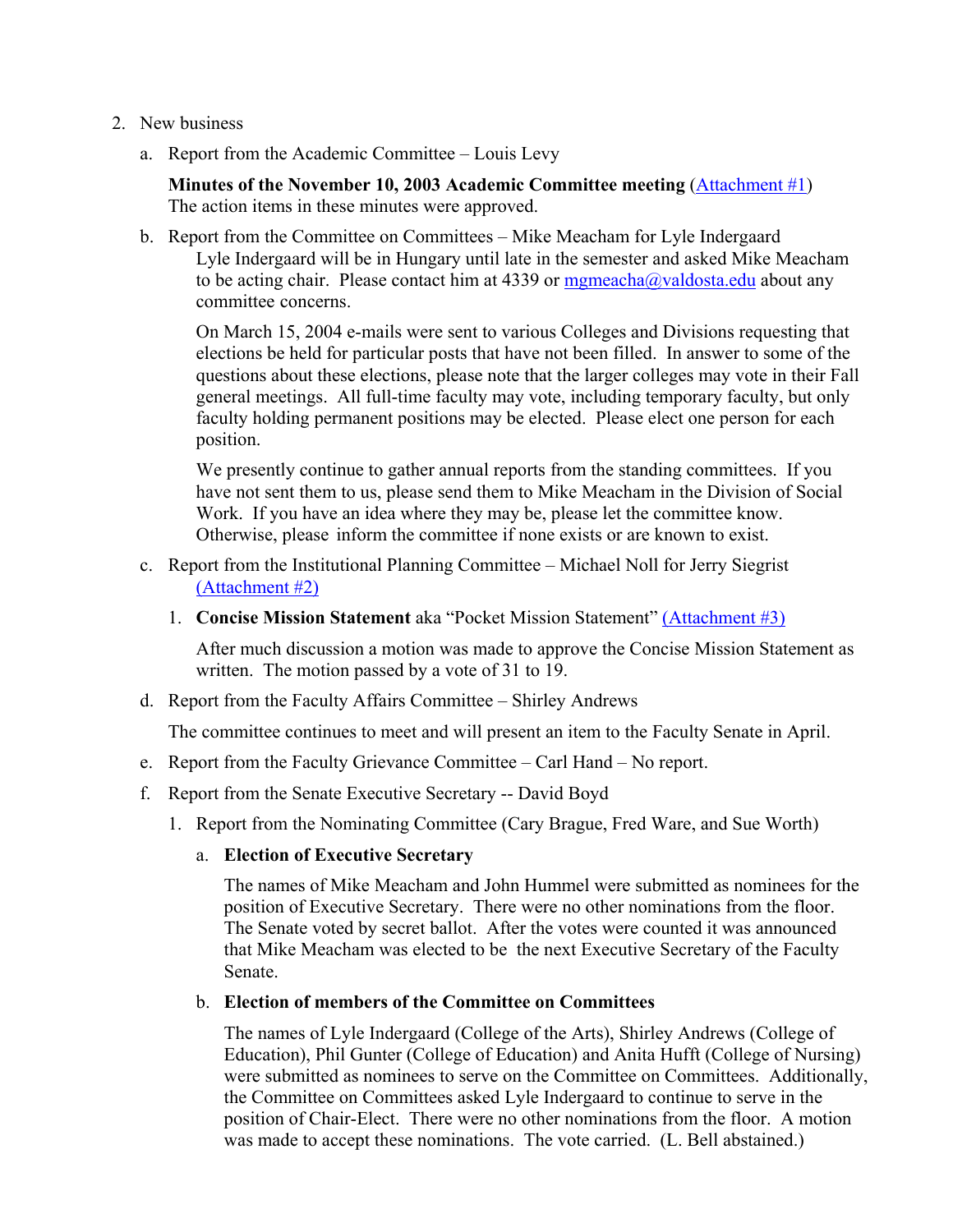- 2. (Item #04-006) Parking Ticket waiver -- The Environmental Issues Committee -- Cameron Whiting - The committee voted to take no action on the parking ticket issue.
- **3.** (Item #04-004) Recommendation from the Educational Policies Committee -- Michael Schmidt:

**No full-time faculty member of Valdosta State University will be awarded a doctoral degree by the college in which he/she teaches.** 

P. Gunter asked if there should be a distinction between full-time or tenured track faculty. E. Clark noted that she had spoken with several deans across the area and most schools that have a doctoral degree allow an avenue for exception in extenuating circumstances. A motion was made to accept the recommendation. After additional discussion D. Boyd recommended the issues be sent back to the original committee. B. Hull noted that a motion was on the floor. M. Meacham recommended voting on the motion. The motion failed. M. Meacham moved to remand the recommendation back to the original committee. The motion carried.

4. **2005-2006 Academic Calendar** presented by the Academic Scheduling and Procedures Committee – Sue Worth [\(Attachment #4\)](#page-10-0)

S. Worth mentioned a correction on the proposed calendar: Under Spring 2006 there is only one option for Spring. B. Johnston made a motion to accept the calendar without the Fall break. With a vote of 23 to 22 the motion carried. K. Stanley stated that he thought the entire calendar should be sent back to the committee. The motion to adopt the calendar failed. The calendar will be remanded back to the committee for further review.

- 5. Two items were sent to the Executive Committee for consideration, but were remanded back to the respective committees for further work:
	- a. A proposed policy on using textbooks authored by VSU Faculty (Item #04-005) was remanded back to the Educational Policies Committee
	- b. A proposal for a Faculty Forum listserv was remanded back to the Technology Committee
- 6. (Item #04-010) A request to consider developing a policy to determine when and how grant-supported income in the summer should be counted toward retirement has been remanded to the Educational Policies Committee.
- 7. (Item #04-011) The request by Michael Stoltzfus at the February 2004 Senate meeting to consider adding sexual preference to VSU's non-discriminatory clause has been remanded to the Minority and Diversity Affairs Committee.
- 8. Reports from standing and *ad hoc* committees will be presented in the April and May Senate meetings.
- 3. General Discussion
	- M. Stoltzfus mentioned that Honors Day is the day before the next Faculty Senate meeting (April 14). The event will begin at 11:30 a.m. in Whitehead Auditorium. M. Stoltzfus invited all Faculty Senators to attend. He announced that S. Gravett will speak at the event.
	- F. Ware mentioned a revenue generating idea. He was at Georgia Tech and his car was towed. Georgia Tech owns their tow truck and, therefore, received the payment from F. Ware for the tow charge. He suggested VSU look into purchasing our own tow truck.
- 4. Adjournment The meeting adjourned at 5:05 p.m.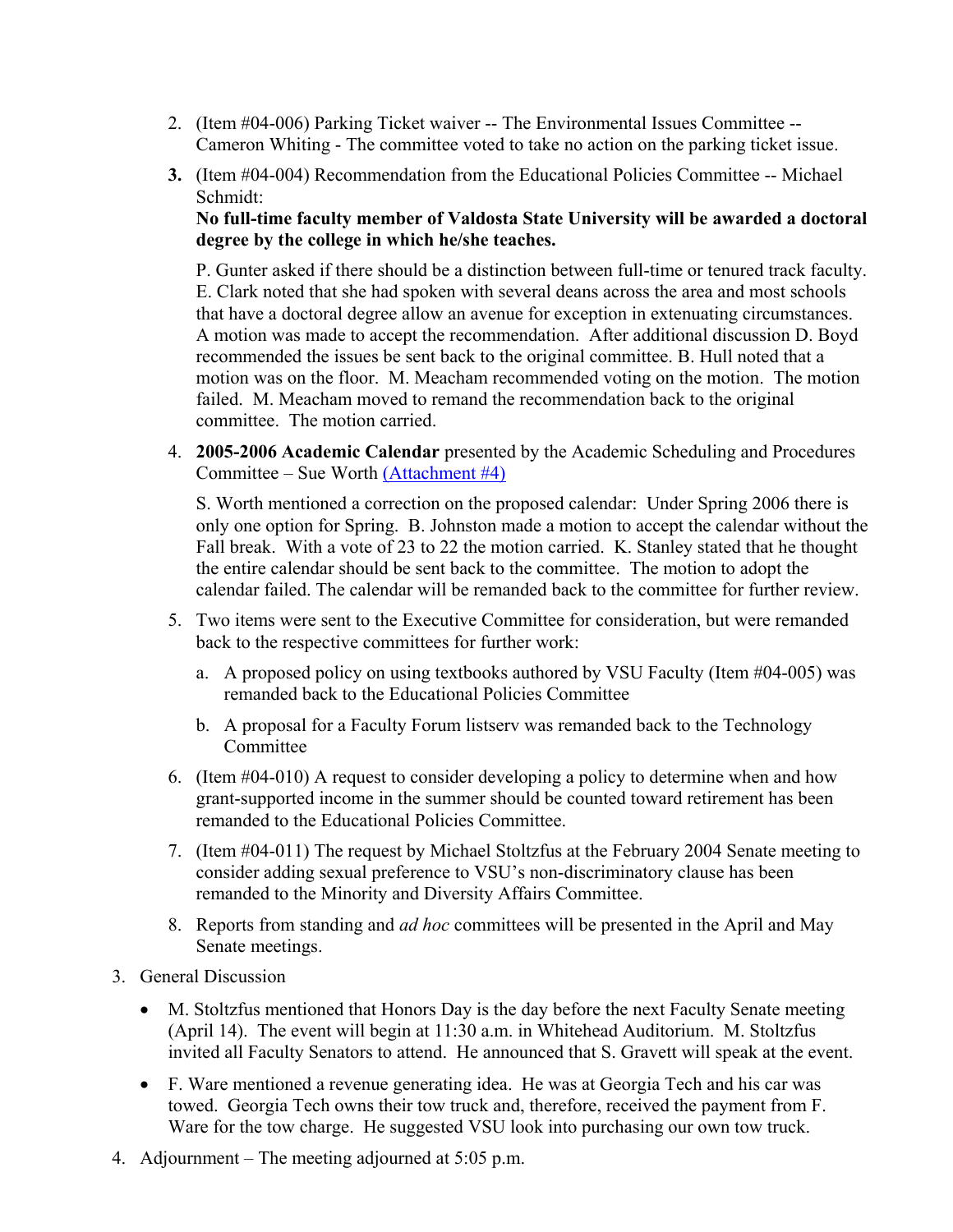## <span id="page-3-0"></span>*(Attachment #1)*

#### VALDOSTA STATE UNIVERSITY ACADEMIC COMMITTEE MINUTES November 10, 2003

The Academic Committee of the Valdosta State University Faculty Senate met in the Dogwood Room on Monday, November 10, 2003. Dr. Louis L. Levy, Vice President for Academic Affairs, presided.

Members Present: Dr. Michael Eaves, Dr. Matthew Richard, Dr. Ralph Allen, Dr. James P. Humphrey (proxy for Dr. Lynn Bell), Dr. Elaine Yontz, Mr. James Hornsby, Dr. Carl Cates, Dr. Frank Flaherty, Dr. Kathe Lowney, Dr. Bruce Caster (proxy for Dr. Donald Seat, Dr. Bruce Caster, Dr. James P. Humphrey, Dr. Sandra Inman, Mr. Steven Scheuler, and Dr. Dianne Holliman.

Members Absent: Dr. Clemente Hudson, Dr. Donald Seat, Dr. Chuck Walsh, and Dr. Stan Andrews.

Visitors Present: Dr. Linda Calendrillo, Dr. David Bechler, Dr. George Gaumond, Mr. Chuck Hudson, Ms. Lori Howard, Dr. Phyllis Holland, Dr. Adele Ducharme, Dr. Phil Gunter, Dr. Tayloe Harding, and Dr. John Gaston, and Mr. Lee Bradley.

The Minutes of the October 13, 2003, Academic Committee meeting were approved with one correction to item D1 "and" was changed to "an" in the last line.

#### **A. College of Arts and Sciences**

- 1. Revised Special Retention Policy for the Master of Public Administration was approved effective Summer Semester 2004. (page 3)
- 2. Revised curriculum for the Master of Public Administration was approved effective Summer Semester 2004. (pages 4-5).
- 3. New degree proposal for the Masters of Science with a major in Biology was approved (effective date will depend on BOR approval) with one correction on page 271 …formal thesis in an, oral… . (pages 257-324).

#### **B. College of Business**

1. Revise course description, Business Administration (BUSA) 4900, "Business Policy", (BUSINESS POLICY – 3 credit hours, 3 lecture hours, 0 lab hours, and 3 contact hours), was approved effective Spring Semester 2004. (pages 6-7).

#### **C. College of the Arts**

- 1. Letter of Intent for a BFA in Dance Degree Program was approved. (pages 8-34)
- 2. New degree proposal for the Master of Music in Performance was approved (effective date will depend on BOR approval). (pages 35-117)
- 3. New course, Music (MUSC) 7050, "Music Research and Bibliography", (MUSIC RSRCH & BIBLIOGRAPHY 2 credit hours, 2 lecture hours, 0 lab hours, and 2 contact hours), was approved effective Fall Semester 2004 with the contact, lecture, and credit hours changed to 2. (pages 102-103).
- 4. New course, Music (MUSC) 7240, "Private Piano (Major Applied)", (PRIVATE PIANO 4 credit hours, 0 lecture hours, 8 lab hours, and 8 contact hours), was approved effective Fall Semester 2004 with the contact, and lab hours changed to 8. (pages 104-105).
- 5. New course, Music (MUSC) 7340, "Private Strings (Major Applied)", (PRIVATE STRINGS 4 credit hours, 0 lecture hours, 8 lab hours, and 8 contact hours), was approved effective Fall Semester 2004 with the contact, and lab hours changed to 8. (pages 106-107).
- 6. New course, Music (MUSC) 7440, "Private Voice (Major Applied)", (PRIVATE VOICE 4 credit hours, 0 lecture hours, 8 lab hours, and 8 contact hours), was approved effective Fall Semester 2004 with the contact, and lab hours changed to 8. (pages 108-109).
- 7. New course, Music (MUSC) 7540, "Private Percussion (Major Applied)", (PRIVATE PERCUSSION 4 credit hours, 0 lecture hours, 8 lab hours, and 8 contact hours), was approved effective Fall Semester 2004 with the contact, and lab hours changed to 8. (pages 110-111).
- 8. New course, Music (MUSC) 7640, "Private Brass (Major Applied)", (PRIVATE BRASS 4 credit hours, 0 lecture hours, 8 lab hours, and 8 contact hours), was approved effective Fall Semester 2004 with the contact, and lab hours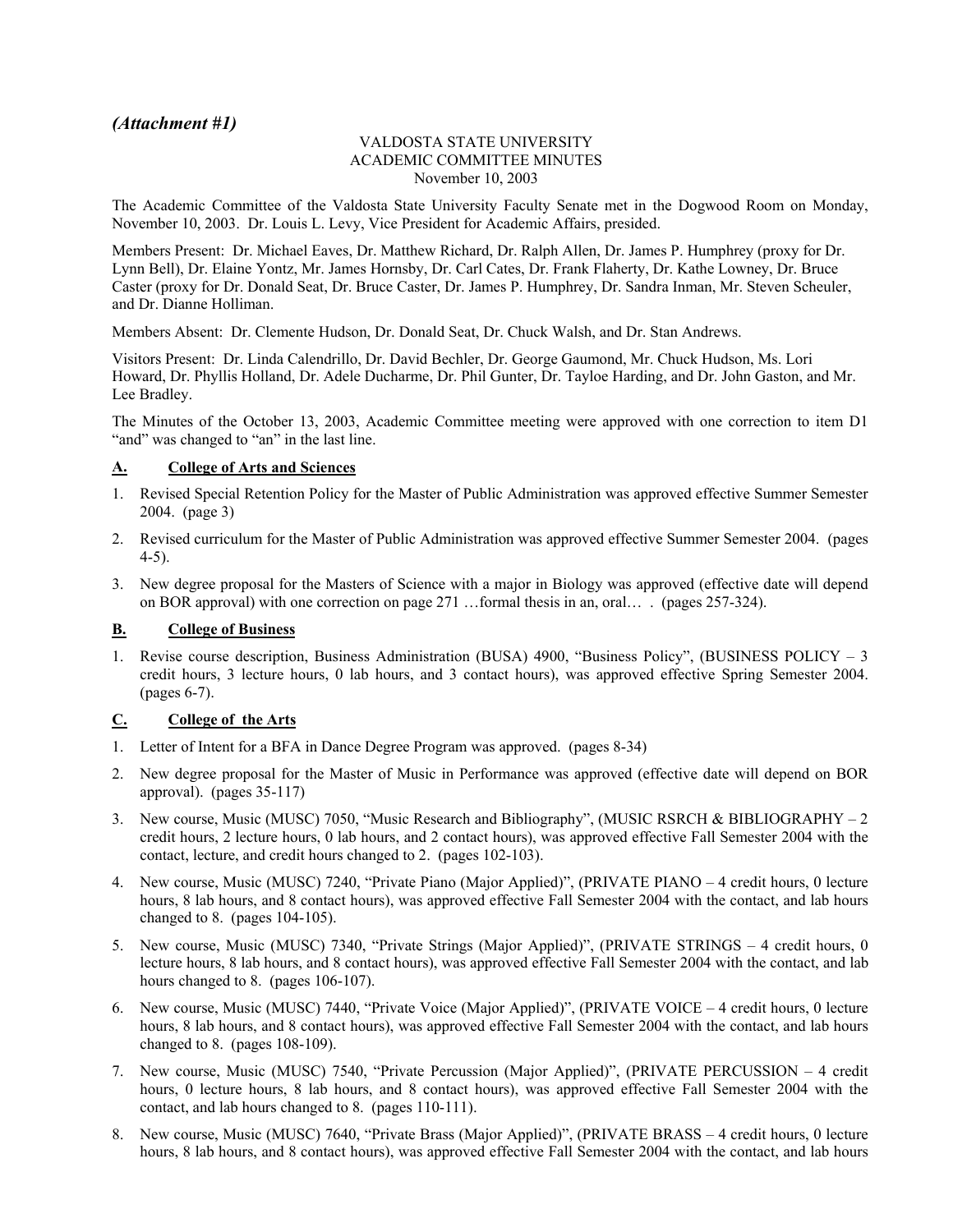changed to 8. (pages 112-113).

- 9. New course, Music (MUSC) 7840, "Private Conducting (Major Applied)", (PRIVATE CONDUCTING 4 credit hours, 0 lecture hours, 8 lab hours, and 8 contact hours), was approved effective Fall Semester 2004 with the contact, and lab hours changed to 8. (pages 114-115).
- 10. New course, Music (MUSC) 7940, "Private Woodwinds (Major Applied)", (PRIVATE WOODWINDS 4 credit hours, 0 lecture hours, 8 lab hours, and 8 contact hours), was approved effective Fall Semester 2004 with the contact, and lab hours changed to 8. (pages 116-117).

#### **D. College of Education**

- 1. Revised course description, Middle Grades and Secondary Education (MSED) 2000, "Survey of Educational Concepts", (SURVEY OF EDUCATIONAL CONCEPTS – 3 credit hours, 3 lecture hours, 0 lab hours, and 3 contact hours), was approved effective Spring Semester 2004 with the first line changed to read …issues of the teaching profession and schools. In… . (pages 118-119).
- 2. Revised senior curriculum for the BS in Sports Medicine/Athletic Training was approved effective Spring Semester 2004. (pages 120-121).
- 3. Revised Core Area F for the BS in Sports Medicine/Athletic Training was approved effective Spring Semester 2004. (pages 122-123).
- 4. Revised admissions and retention requirements for the BS in Sports Medicine/Athletic Training was approved effective Spring Semester 2004 with item 1A under Retention requirements changed to read …whose overall GPA..., and item 2A "Cumulative" is changed to "Overall". (pages 124-127).
- 5. New course, Kinesiology and Physical Education (KSPE) 2151, "Advanced First Aid and CPR for Athletic Trainers", (ADV FIRST AID/CPR FOR AT – 2 credit hours, 1 lecture hour, 2 lab hours, and 3 contact hours), was approved effective Spring Semester 2004 with the description changed to read – An study of advanced techniques.. . (pages 128-134).
- 6. New course, Kinesiology and Physical Education (KSPE) 4600, "Athletic Training Ethics and Psychosocial Issues", (ATH TRG ETHICS&PSY/SOC ISSUES – 3 credit hours, 3 lecture hours, 0 lab hours, and 3 contact hours), was approved effective Spring Semester 2004 with the description changed to read …activity intervention and referral…, and intervene, and refer deleted from the first line . (pages 135-143).
- 7. New course, Kinesiology and Physical Education (KSPE) 4700, "Athletic Training Professional Practice Seminar", (ATH TRNG PRO PRACTICE SEMINAR – 2 credit hours, 1 lecture hour, 2 lab hours, and 3 contact hours), was approved effective Spring Semester 2004. (pages 144-152).
- 8. New course, Kinesiology and Physical Education (KSPE) 4491, "Rehabilitation Techniques in Sports Medicine/Athletic Training II", (REHAB TECHNIQUES II - 2 credit hours, 1 lecture hour, 2 lab hours, and 3 contact hours), was approved effective Spring Semester 2004. (pages 153-166).
- 9. Revised credit hours, Kinesiology and Physical Education (KSPE) 2050, "Introduction to Sports Medicine", (INTRO TO SPORTS MEDICINE – 2 credit hours, 1 lecture hour, 2 lab hours, and 3 contact hours), was approved effective Spring Semester 2004. (pages 167-168).
- 10. Revised course description, Kinesiology and Physical Education (KSPE) 4430, "Athletic Training Field Experience", (ATHLETIC TRAINING FLD EXPERIEN – 12 credit hours, 0 lecture hours, 0 lab hours, and 12 contact hours), was approved effective Spring Semester 2004. (pages 169-170).
- 11. Revised credit hours, Kinesiology and Physical Education (KSPE) 1380, "Special Topics: Physical Activity", (SPEC TOPICS PE ACTIVITY – 1-2 credit hours, 0-1 lecture hour, 2-4 lab hours, and 2-4 contact hours), was approved effective Spring Semester 2004. (pages 171-172).
- 12. Instructional Supervision endorsement was approved effective Spring Semester 2004. (pages 173-174).
- 13. Admission requirements for the Master's Alternative Certification Track was approved effective Summer Semester 2004 with "take and" deleted from item B, item D changed to "successfully write an on-site writing, or satisfactory score on GRE analytical writing test", and item F changed to …satisfactory criminal background… . (pages 175-176).
- 14. New track for the MED in Middle Grades Education, Alternative Certification was approved effective Summer Semester 2004. (pages 177-178).
- 15. New track for the MED in Secondary Education, Alternative Certification was approved effective Summer Semester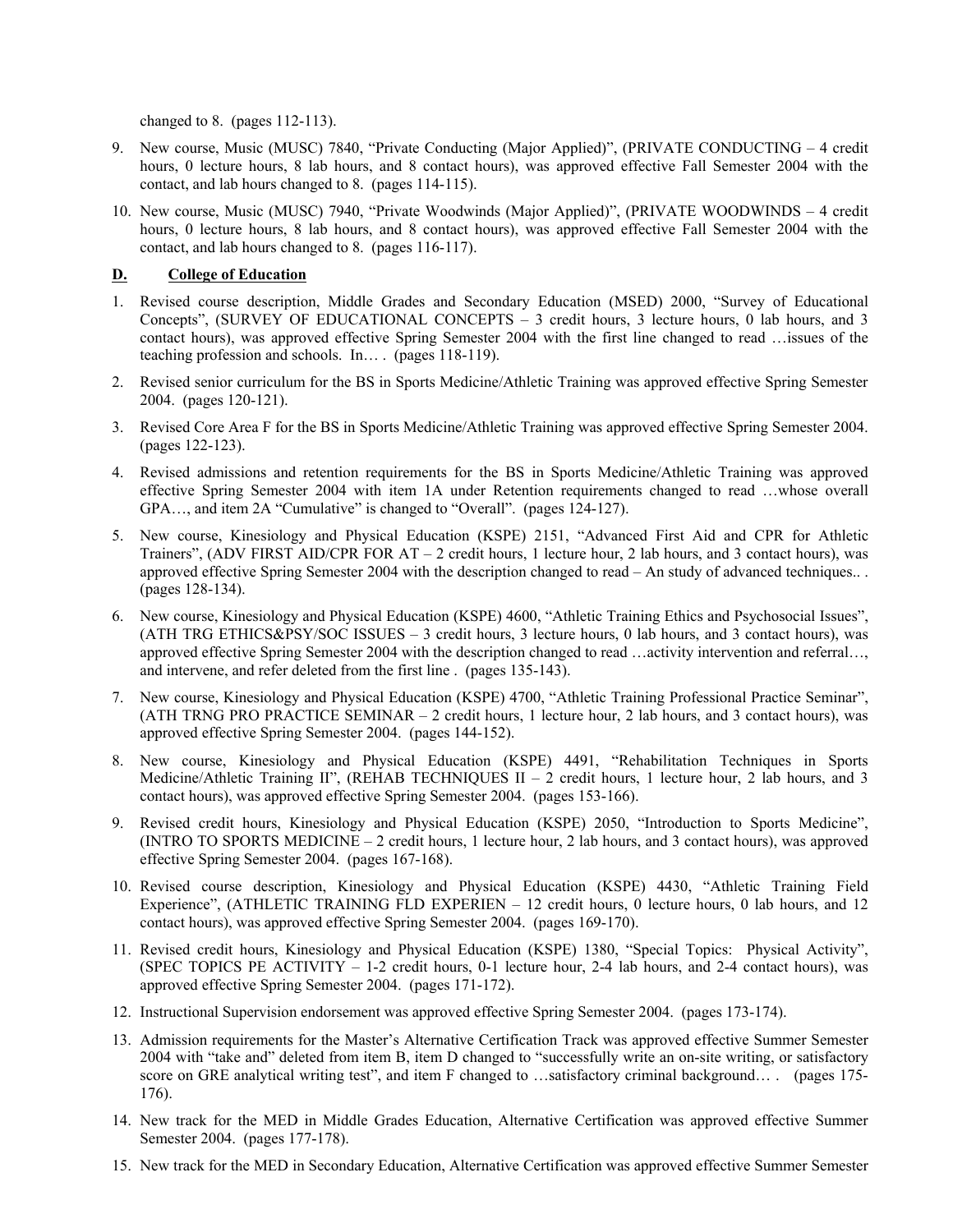2004. (pages 179-180).

- 16. Outcomes & Assessments for the MED in Middle Grades and Secondary Education Alternative Certification Tracks was approved effective Summer Semester 2004. (pages 181-182).
- 17. New course, Middle Grades and Secondary Education (MSED) 7001, "Planning for Teaching", (PLANNING FOR TEACHING – 3 credit hours, 3 lecture hours, 0 lab hours, and 3 contact hours), was approved effective Summer Semester 2004 with the description changed to read …7002. Foundation for…, and …learning. The focus is on…. (pages 183-188).
- 18. New course, Middle Grades and Secondary Education (MSED) 7002, "Content Methods", (CONTENT METHODS – 3 credit hours, 3 lecture hours, 0 lab hours, and 3 contact hours), was approved effective Summer Semester 2004. (pages 189-194).
- 19. New course, Middle Grades and Secondary Education (MSED) 7003, "Middle and Secondary School Experiences", (MGE AND SED EXPERIENCES – 3 credit hours, 3 lecture hours, 0 lab hours, and 3 contact hours), was approved effective Summer Semester 2004. (pages 195-200).
- 20. New course, Middle Grades and Secondary Education (MSED) 7004, "Reading and Writing for Diverse Populations 4 - 12", (READING AND WRITING FOR 4 - 12 – 3 credit hours, 3 lecture hours, 0 lab hours, and 3 contact hours), was approved effective Summer Semester 2004 with the description changed to read ...7003. An examination... . (pages 201-206).
- 21. New course, Middle Grades and Secondary Education (MSED) 7005, "Teaching Internship I", (TEACHING INTERNSHIP I – 2 credit hours, 0 lecture hours, 0 lab hours, and 10 contact hours), was approved effective Summer Semester 2004 with description changed to read …system. The first of 2 semester… . (pages 207-211).
- 22. New course, Middle Grades and Secondary Education (MSED) 7006, "Teaching Internship II", (TEACHING INTENRHIP II – 3 credit hours, 0 lecture hours, 0 lab hours, and 10 contact hours), was approved effective Summer Semester 2004 with description changed to read …department. The second semester of a two semester… . (pages 212-216).
- 23. New course, Middle Grades and Secondary Education (MSED) 7007, "Integrating Technology in the Content Areas", (INTEGRATING TECH CONTENT AREAS – 1 credit hour, 1 lecture hour, 0 lab hours, and 1 contact hour), was approved effective Summer Semester 2004. (pages 217-223).

### **E. College of Nursing**

- 1. Revised course number and prerequisites, Nursing (NURS) 3100, "Pharmacology", (PHARMACOLOGY 3 credit hours, 3 lecture hours, 0 lab hours, and 3 contact hours), was approved effective Fall Semester 2004. (pages 224-227). Deactivation of NURS 3200.
- 2. Revised course number and prerequisites, Nursing (NURS) 3100K, "Applied Pharmacology and Medication Administration", (APPLIED PHARMACOLOGY/MED ADMIN - 1 credit hour, 0 lecture hours, 2 lab hours, and 2 contact hours), was approved effective Fall Semester 2004. (pages 228-232). Deactivation of NURS 3200K.
- 3. Revised prerequisites, Nursing (NURS) 3130, "Self and Others", (SELF AND OTHERS 3 credit hours, 3 lecture hours, 0 lab hours, and 3 contact hours), was approved effective Fall Semester 2004. (pages 233-236).
- 4. Revised prerequisites, Nursing (NURS) 3110, "Basic Concepts of Holistic Nursing Care", (BASIC CNCPTS HOLISTIC NUR CARE – 6 credit hours, 3 lecture hours, 6 lab hours, and 9 contact hours), was approved effective Fall Semester 2004. (pages 237-240).
- 5. Revised prerequisites, Nursing (NURS) 3120, "Community as Client", (COMMUNITY AS CLIENT 5 credit hours, 3 lecture hours, 4 lab hours, and 7 contact hours), was approved effective Fall Semester 2004. (pages 241-244).
- 6. Revised prerequisites, Nursing (NURS) 3211, "Health Promotion of Adults", (HEALTH PROMOTION OF ADULTS – 6 credit hours, 3 lecture hours, 6 lab hours, and 9 contact hours), was approved effective Fall Semester 2004. (pages 245-248).
- 7. Revised prerequisites, Nursing (NURS) 3221, "Health Promotion of Growing Families", (HLTH PROMOTION GROWING FAMILIES – 6 credit hours, 3 lecture hours, 6 lab hours, and 9 contact hours), was approved effective Fall Semester 2004. (pages 249-252)

### **F. Library Science**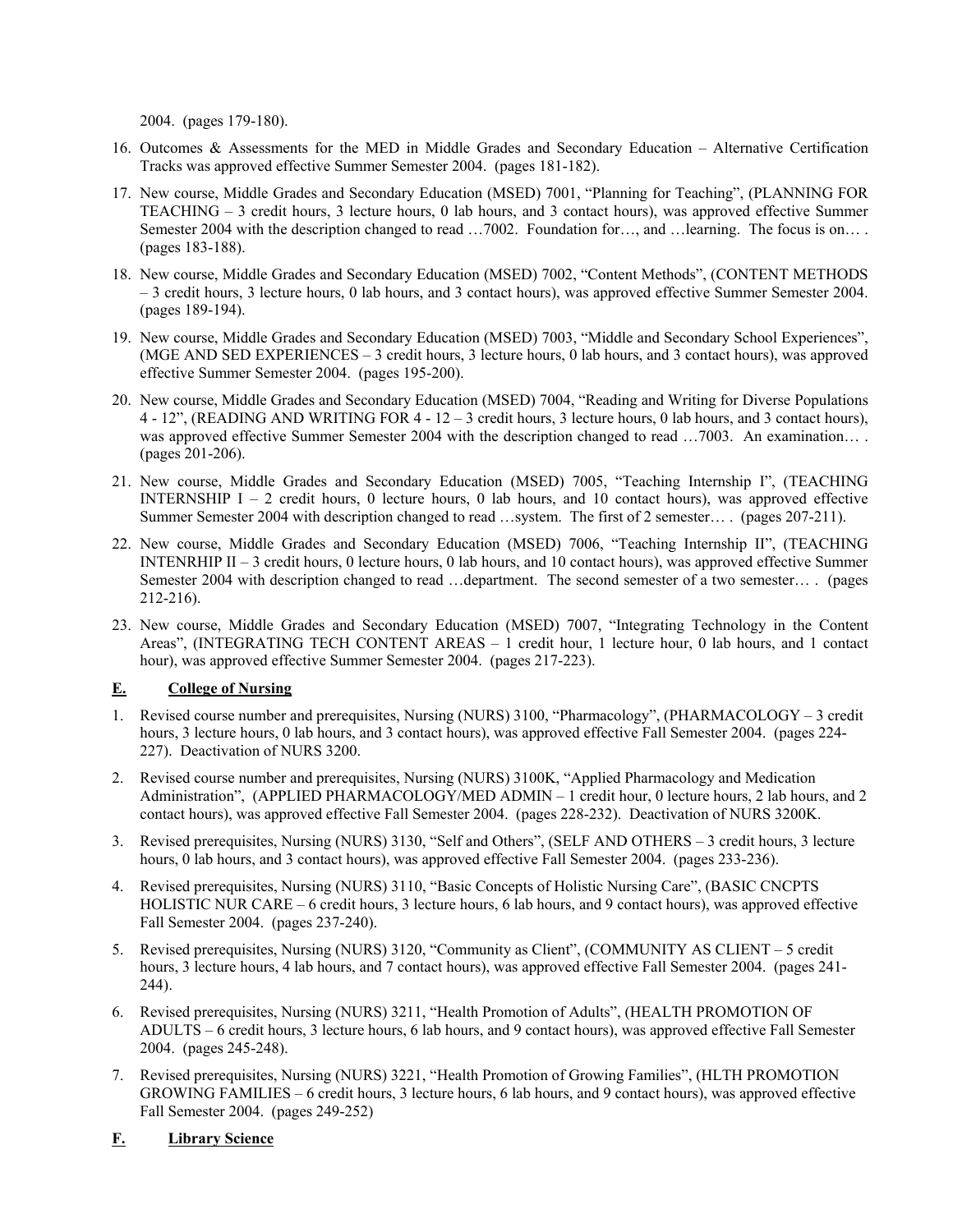1. New course, Library Science (MLIS) 7130, "Humanities Information Services", (HUMANITIES INFORMATION SRVC – 3 credit hours, 3 lecture hours, 0 lab hours, and 3 contact hours), was approved effective Spring Semester 2004. (pages 253 -256)

Respectfully submitted,

Charles L. Hudson Acting Registrar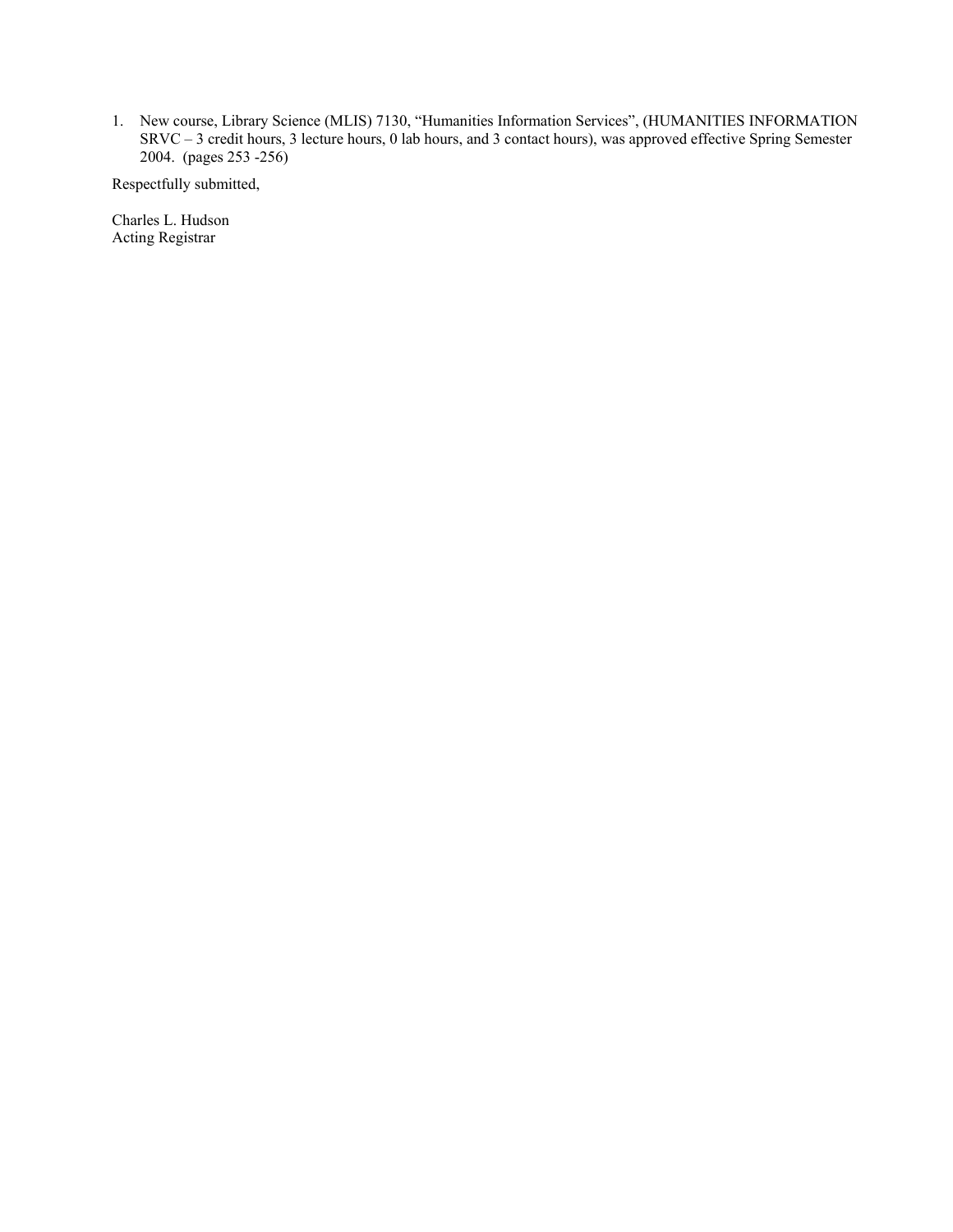<span id="page-7-0"></span>**(***Attachment #2***)** 

## **Report to Faculty Senate**

Institutional Planning Committee March 9, 2004

Present: Ruth Salter, Bruce Caster, Blake Pearce, Fred Ware, and Michael Noll.

Meeting was called to order at 9:05 A.M.

The IPC met for the fourth time in the academic year 2003-2004. Michael Noll reported on the meeting of the Executive Committee (March 4) and Ruth Salter reported on the meeting of UPAC (March 8). The remainder of the meeting focused on comments the IPC received regarding the "Concise Mission Statement" (or "Pocket Mission Statement") which will also be discussed at the Faculty Senate meeting on March 18.

In total the IPC received 13 responses from both faculty (7) and staff (6). Although in general the comments were very supportive, the following 4 issues were brought to our attention:

1) "Expunge the word *excellence*. It is so stagnated by overuse …."

After a thorough discussion (and the consultation of a thesaurus) the IPC came to the conclusion that there was no good substitute for the term excellence and although it might, in fact, be overused, excellence IS what the VSU community should strive for.

2) "… say something like "local, regional, and global opportunities and challenges" in the first bulleted statement.

The IPC discussed the possibilities to change the current version to include a reference to regional and local opportunities but eventually decided against it. On one hand, global considerations (practically speaking) must include regional and local references (as the earth is also part of a solar system). On the other hand, the suggested or any other phrases that were considered to accommodate these references sounded rather awkward.

3) "I would prefer a mission statement which include[s] faculty as well as students as central to the university."

After careful consideration the IPC came to the conclusion that ultimately one also would have to mention everyone else involved in the larger VSU community (groundskeepers, administrative staff, librarians, etc.) to not be exclusive, which in the end would defeat the original purpose of a "concise" mission statement. Ultimately the students are our major concern and, thus, this part of the mission statement was not changed at this point.

4) "I find … the lack of reference to shared governance as the mode of operation at the university to be disturbing ...."

After a lengthy discussion the IPC came to the conclusion that the concise mission statement implies that shared governance is the mode of operation just as it indicates the importance of teaching, research, and service. In the last sentence it reads that "VSU seeks to accomplish this mission in a dynamic, student-centered learning environment marked by respect for the diverse abilities,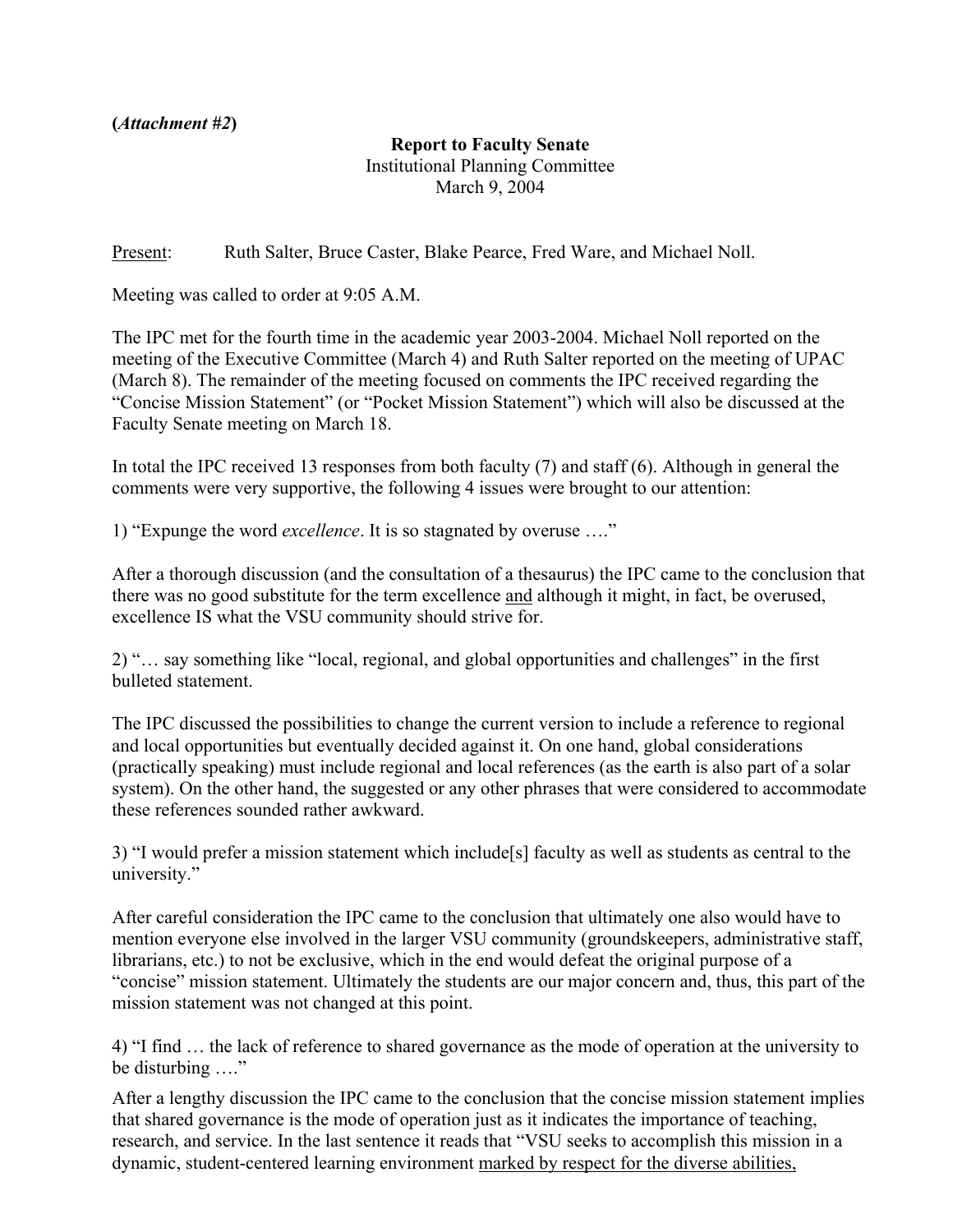backgrounds, and contributions of all members of the university community. This "respect" can only be accomplished by a system of shared governance as practiced in the Faculty Senate and the various committees at VSU and as outlined in goal 6 of the Strategic Plan (Goal 6: VSU pursues excellence and identifies best practices in recruiting, developing, and retaining quality faculty and staff in an environment of shared governance across the campus community.)

Last but not least, the IPC would like to share the following comments made in respect to the Concise Mission Statement:

"Students are the reason we all have a job."

"I do not think [that] VSU will ever effect total agreement on the mission statement, but I do believe that the statement represents shared consensus that I believe is crucial to moving forward on this campus."

Meeting was adjourned at 10:05 A.M.

Respectfully submitted,

Michael G. Noll, Chair-Elect.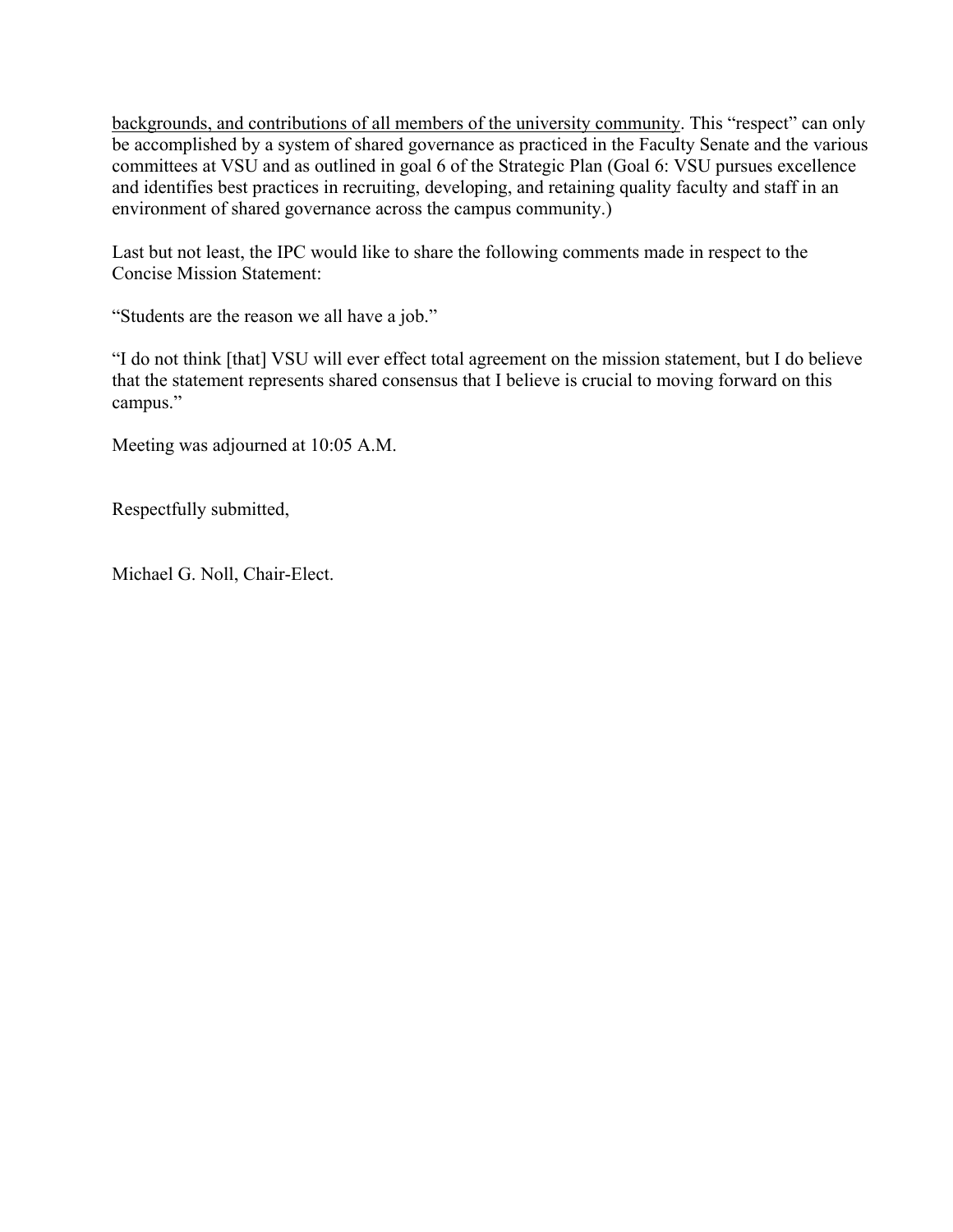## <span id="page-9-0"></span>**(***Attachment #3***)**

# **Concise Mission Statement**

The mission of Valdosta State University is to

- Prepare our students to meet global opportunities and challenges through excellence in teaching and learning.
- Expand the boundaries of current knowledge, and explore the practical applications of that knowledge, through excellence in scholarship and creative endeavors.
- Promote the economic, cultural, and educational progress of our community and of our region, through excellence in service outreach.

VSU seeks to accomplish this mission in a dynamic, student-centered learning environment marked by respect for the diverse abilities, backgrounds, and contributions of all members of the university community.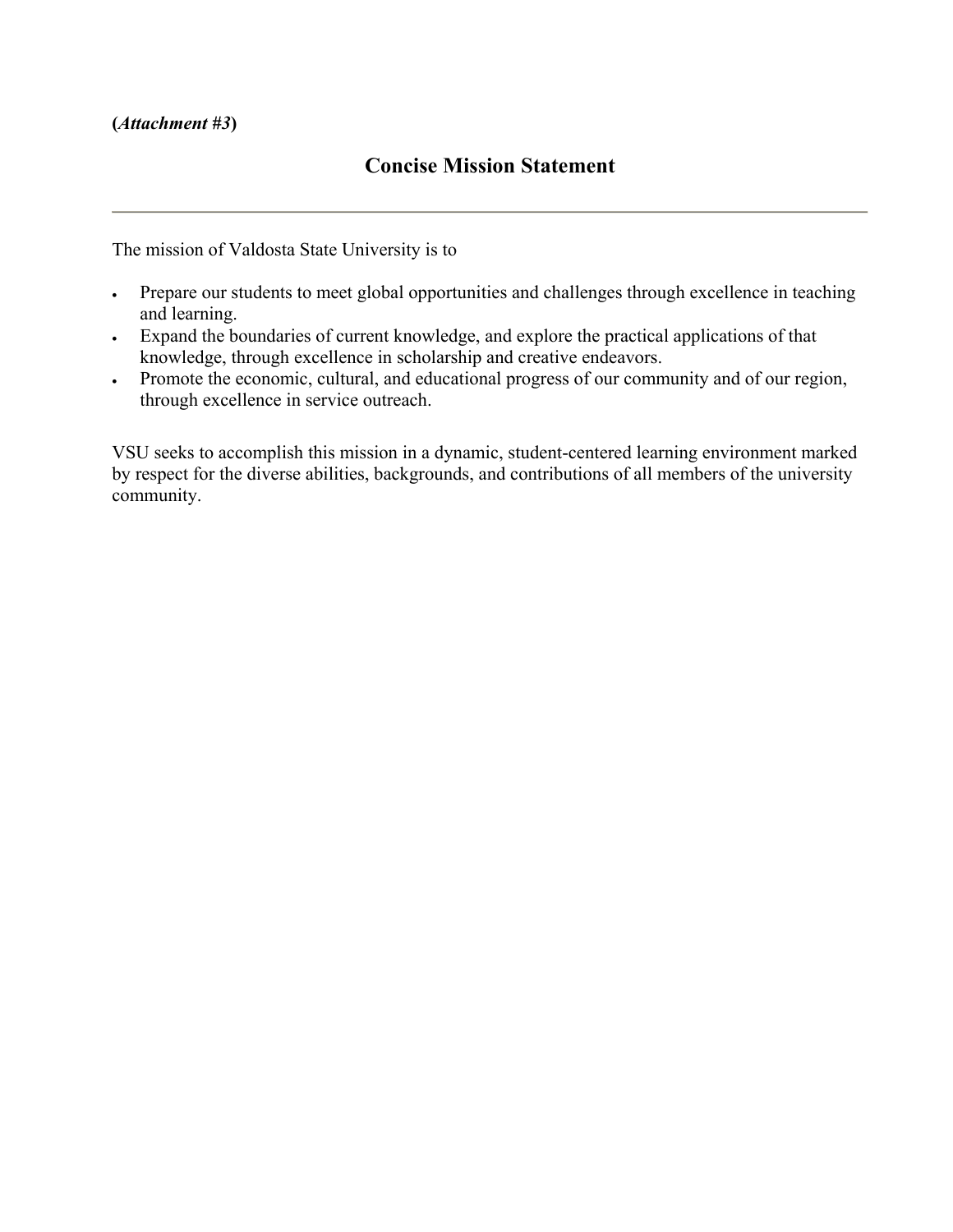## <span id="page-10-0"></span>*(Attachment #4)*

**Calendar Academic Year 2005-06 Fall 2005** 

# **With Fall Break built in:**

Friday, Aug.  $12^{th}$  - Registration Monday, Aug.  $15^{th}$  – First Class Day Monday, Sept.  $5<sup>th</sup>$  – Labor Day holiday Monday, Oct.  $17<sup>th</sup>$  – Fall break day 1 Tuesday, Oct.  $18^{th}$  – Fall break day 2 Wed., Nov.  $23^{rd}$ -Fri., Nov.  $25^{th}$  – Thanksgiving holidays (students) Monday, December  $5<sup>th</sup>$  – Last Class Day Tuesday, December  $6^{th}$  – Exam Prep Day Wed-Fri. Dec.  $7-9^{th}$  – Final Exams Sat., Dec.  $10^{th}$  – Graduation

# **Without Fall Break:**

Friday, Aug. 12<sup>th</sup> - Registration Monday, Aug.  $15^{th}$  – First Class Day Monday, Sept.  $5<sup>th</sup>$  – Labor Day holiday Mon-Fri., Nov.  $21^{st}$ -25<sup>th</sup> – Thanksgiving holidays (students) Monday, December  $5<sup>th</sup>$  – Last Class Day Tuesday, December  $6<sup>th</sup>$  – Exam Prep Day Wed-Fri. Dec.  $7-9^{th}$  – Final Exams Sat., Dec.  $10^{th}$  – Graduation

## **Spring 2006 – 2 Options depending on start date**

Friday, Jan.  $6<sup>th</sup>$  - Registration Monday, Jan.  $9^{th}$  – First Class Day Monday, Jan.  $16^{th}$  – MLK holiday *Mar. 27-31st or Apr. 3-7 – Spring holidays – TBA depending on local schools?*  Monday, May  $1<sup>st</sup>$  – Last Class Day Tuesday, May 2nd – Exam prep day Wed. – Fri., May  $3^{rd}$  -5<sup>th</sup> – Final exams Saturday, May  $6^{th}$  – Graduation day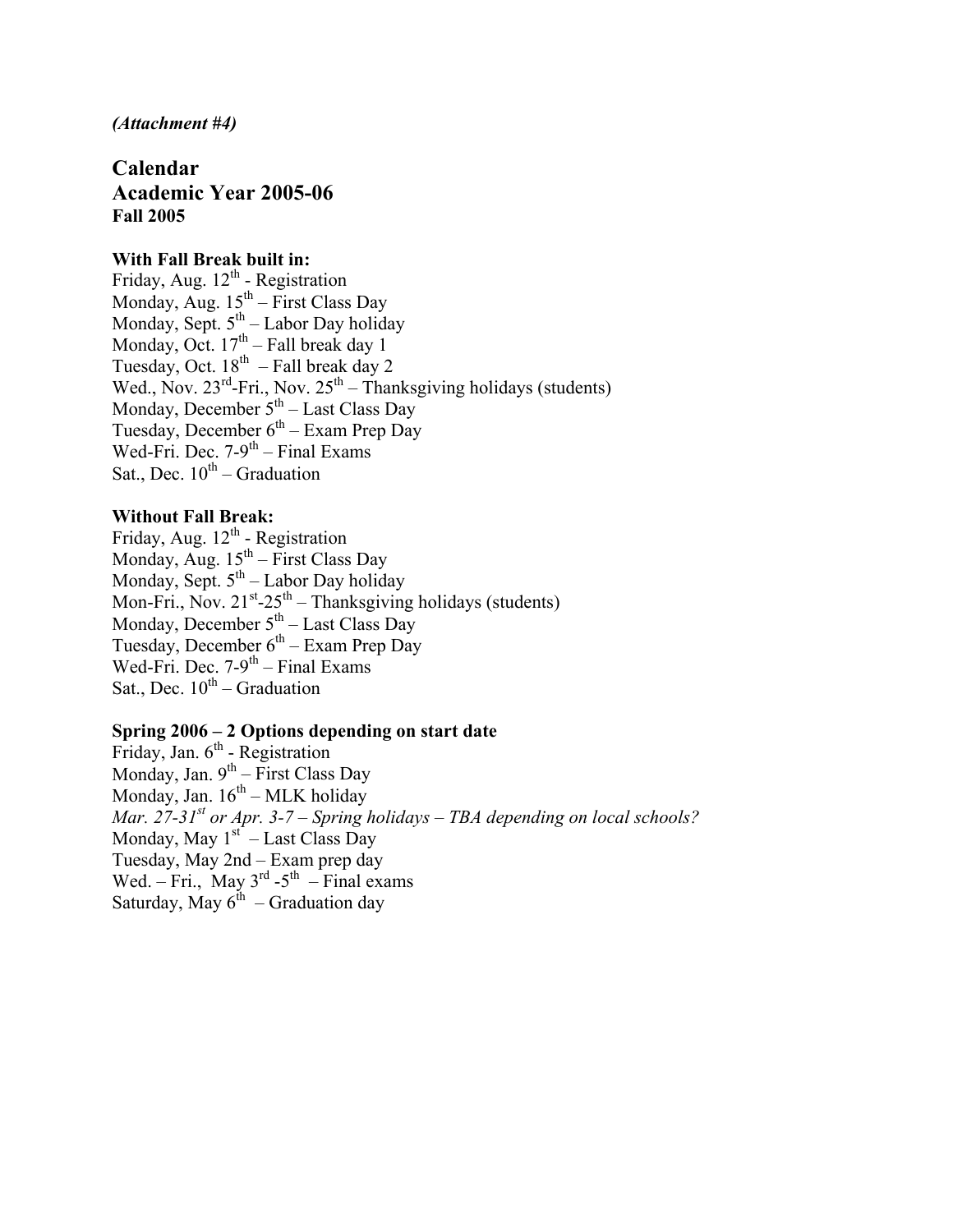## **Summer 2006**

## **Maymester**

Monday, May  $8^{\text{th}}$  – Registration Tuesday, May  $9^{th}$  – First Class Day Monday, May  $29<sup>th</sup>$  – Memorial day holiday Tuesday, May  $30<sup>th</sup> -$  Last Class Day Wed., May  $31<sup>st</sup>$  - Exam

## **Session II, III and IV**

Thurs. and Fri., June  $1<sup>st</sup>$  and  $2<sup>nd</sup>$  – Registration Session II and III Monday, June  $5<sup>th</sup>$  – First Class Day Session II and III Monday, June  $26<sup>th</sup>$  - Last Class Day Tuesday, June  $27<sup>th</sup>$  – Exam Session III Wed., June  $28<sup>th</sup>$  – Registration Session IV Thursday, June  $29^{th}$  – First Class Day Session IV Monday, July  $3^{rd}$  – Holiday b/c  $4^{th}$  is on Tuesday Tuesday, July 4<sup>th</sup> - Holiday Wed., July  $5^{th}$  – Classes Resume Monday, July  $24^h$  – Last Class Day Session II and IV Tuesday, July  $25<sup>th</sup>$  – Exam Session IV Wed-Fri., July  $26^{th} - 28^{th}$  – Exams Session II Saturday, July  $29<sup>th</sup>$  - Graduation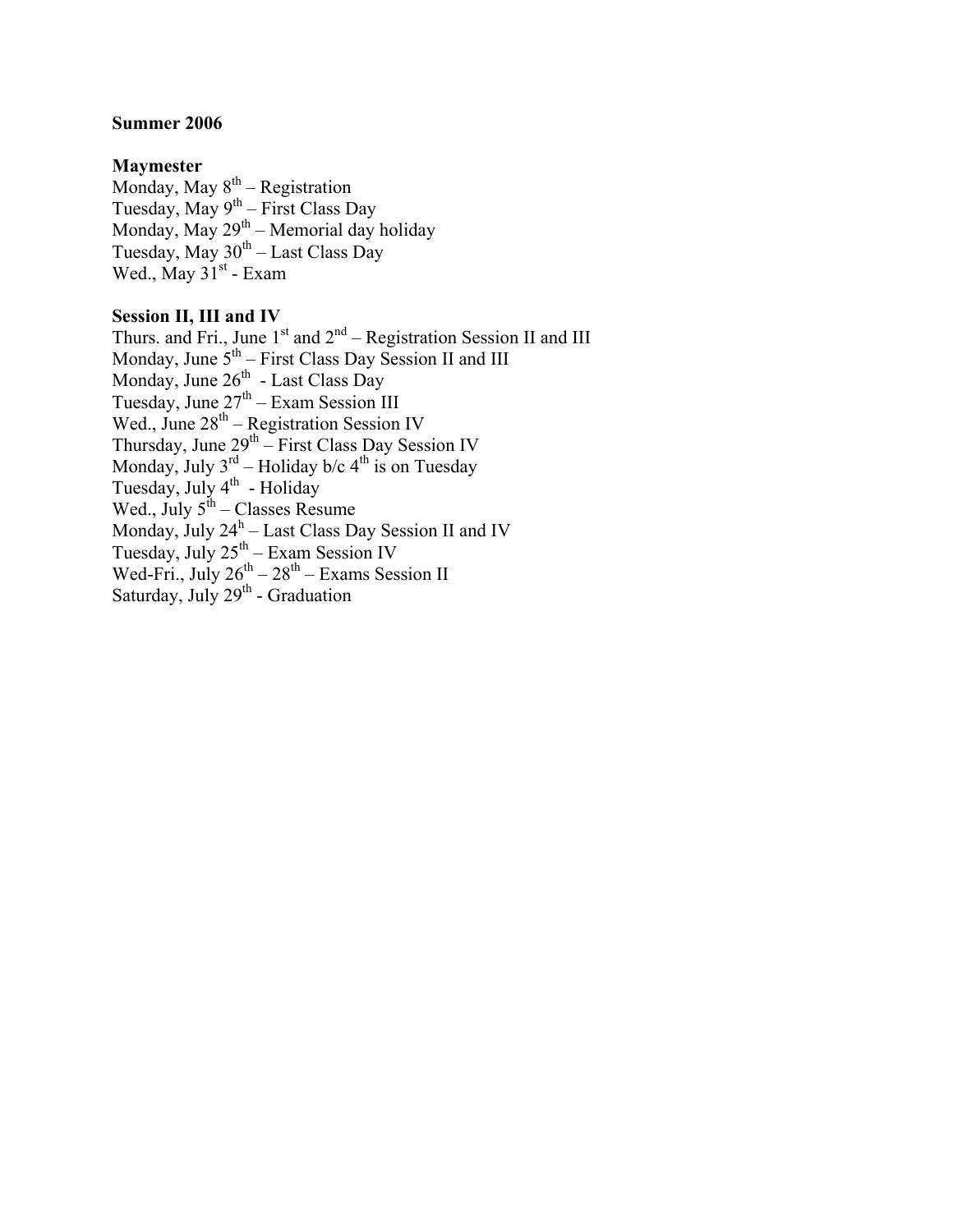<span id="page-12-0"></span>**Members and Visitors present:** 

**R.M. Zaccari, President L. Levy, Vice President, Academic Affairs D. Boyd, Executive Secretary M. Meacham, Parliamentarian** 

**\*Indicates the individual assigned a proxy** 

| <b>Ex-Officio Senators:</b><br>J. Black<br>S. Sikes<br>L. Calendrillo<br>K. Stanley<br>E. Clark<br>*N. Argyle | K. Keppler (absent)<br>J. Gaston<br>P. Gunter<br>A. Hufft<br>G. Gaumond<br>M. Giddings | <b>College of the Arts:</b><br>*M. Schmidt<br>C. Brague<br>*M. Savoie<br>F. Barnas (absent) |                    | *L. Indergaard<br>M. Eaves<br>E. Nielsen<br>J. Brashier |  |
|---------------------------------------------------------------------------------------------------------------|----------------------------------------------------------------------------------------|---------------------------------------------------------------------------------------------|--------------------|---------------------------------------------------------|--|
| <b>College Of Arts and Sciences:</b>                                                                          |                                                                                        |                                                                                             |                    |                                                         |  |
| C. Hand                                                                                                       | D. Boyd                                                                                | S. Childs                                                                                   | J. Kinney          |                                                         |  |
| M. Richard (absent)                                                                                           | K. Rumstay                                                                             | J. LaPlant                                                                                  | M. Stoltzfus       |                                                         |  |
| <b>B.</b> Adler                                                                                               | *C. Johnson                                                                            | C. Meyers                                                                                   |                    | C. Whiting                                              |  |
| J. Samaras                                                                                                    | C. Barnbaum (absent) W. Huang                                                          |                                                                                             | C. James           |                                                         |  |
| K. Lowney                                                                                                     | G. Macheski                                                                            | M. Noll                                                                                     | E. Pugh (absent)   |                                                         |  |
| J. Whitehead                                                                                                  | M. Williams                                                                            |                                                                                             |                    |                                                         |  |
|                                                                                                               |                                                                                        |                                                                                             |                    |                                                         |  |
| <b>College Of Business Administration:</b>                                                                    |                                                                                        |                                                                                             |                    |                                                         |  |
| F. Ware                                                                                                       | R. Allen                                                                               | A. Reddy (absent)                                                                           | P. Fadil (absent)  |                                                         |  |
| L. Marshall                                                                                                   |                                                                                        |                                                                                             |                    |                                                         |  |
|                                                                                                               |                                                                                        |                                                                                             |                    |                                                         |  |
| <b>College of Education:</b>                                                                                  |                                                                                        |                                                                                             |                    |                                                         |  |
| S. Andrews                                                                                                    | *A. Brovey                                                                             | R. Hull                                                                                     | *M. Maina          |                                                         |  |
| J. Siegrist (absent)                                                                                          | D. Briihl (absent)                                                                     | D. Judd                                                                                     | <b>B.</b> Johnston |                                                         |  |
|                                                                                                               | S. Worth                                                                               | *I. Ellis                                                                                   | C. Hudson          |                                                         |  |
| K. McCurdy                                                                                                    |                                                                                        |                                                                                             |                    |                                                         |  |
| K. Hinkle                                                                                                     | L. Minor                                                                               | L. Schmertzing                                                                              | J. Stelzer         |                                                         |  |
|                                                                                                               |                                                                                        |                                                                                             |                    |                                                         |  |
| <b>College Of Nursing</b>                                                                                     |                                                                                        |                                                                                             |                    |                                                         |  |
| L. Floyd                                                                                                      | L. Bell                                                                                |                                                                                             |                    |                                                         |  |
| <b>Division Of Social Work:</b><br>M. Meacham                                                                 |                                                                                        |                                                                                             |                    |                                                         |  |
| Odum Library:<br>M. Puffer-Rothenberg<br>*E. Yontz                                                            |                                                                                        |                                                                                             |                    |                                                         |  |
| Proxies:                                                                                                      |                                                                                        |                                                                                             |                    |                                                         |  |
| Joe Brashier for Lyle Indergaard                                                                              |                                                                                        |                                                                                             |                    |                                                         |  |
| <b>Eric Nielsen for Mike Savoie</b>                                                                           |                                                                                        |                                                                                             |                    |                                                         |  |
| Mike Eaves for Mike Schmidt                                                                                   |                                                                                        |                                                                                             |                    |                                                         |  |
|                                                                                                               |                                                                                        |                                                                                             |                    |                                                         |  |
| <b>Jiri Stelzer for Andy Brovey</b>                                                                           |                                                                                        |                                                                                             |                    |                                                         |  |
| <b>Shirley Andrews for Iris Ellis</b>                                                                         |                                                                                        |                                                                                             |                    |                                                         |  |
| Kevin McCurdy for Mike Maina                                                                                  |                                                                                        |                                                                                             |                    |                                                         |  |
| <b>Chris Meyers for Charles Johnson</b>                                                                       |                                                                                        |                                                                                             |                    |                                                         |  |
| Maureen Puffer-Rothenberg for Elaine Yontz                                                                    |                                                                                        |                                                                                             |                    |                                                         |  |
| <b>James LaPlant for Nolan Argyle</b>                                                                         |                                                                                        |                                                                                             |                    |                                                         |  |